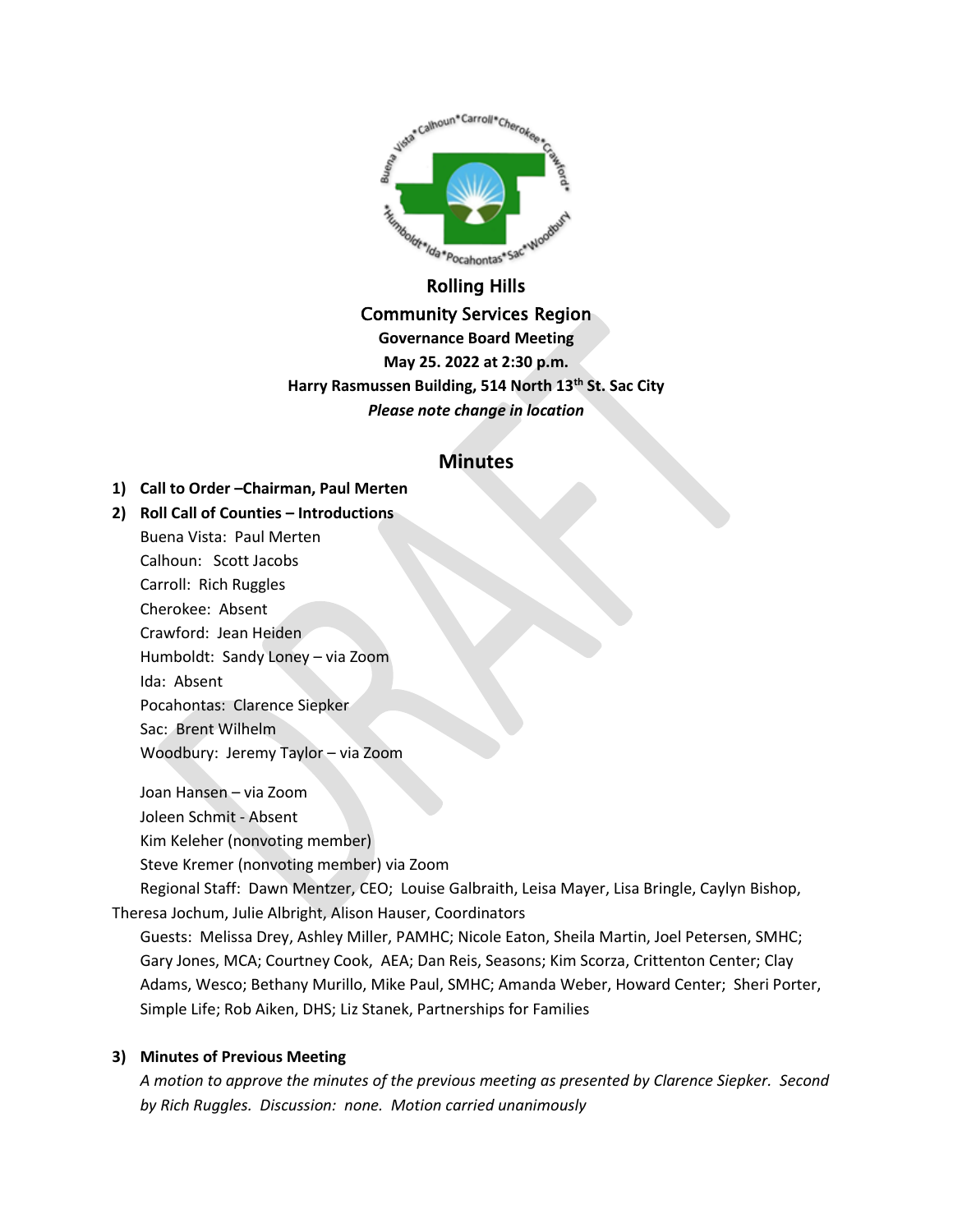## **4) Approval of Agenda**

Changes/additions: addition of: 6d budget projection; 7a crisis services marketing costs; d1 Crittenton Center proposal: d2 IRSH proposal *A motion to approve the agenda as amended by Brent Wilhelm. Second Jean Heiden. Discussion: none. Motion carried unanimously*

**5) Comments from the Public: Everyone will have an opportunity to speak. Therefore, comments may be limited to three minutes on any one item.**

Paul Merten mentioned that he and Dawn Mentzer received approval from DHS of the Annual Service and Budget Plan.

## **6) Unfinished Business**

## **a) April 2022 Financial Report-Action**

Dawn Mentzer presented the April 2022 financial report as summarized:

| Beginning balance as of 4/1/22 | \$9,065,720.85    |
|--------------------------------|-------------------|
| <b>Expenditures</b>            | \$2,641,065.56    |
| Revenues                       | (51, 260, 560.42) |
| Ending balance as of 4/30/22   | \$7,685,215.71    |
|                                |                   |

Discussion: All county payments have been received. Rich Ruggles spoke of the fund balances the county auditors will be sending the region by 6/30/22, however, they will keep the fund open for delinquent and deferred taxes. Rob Aiken stated that delinquent taxes can be collected for one year and sent to the Region, he suggested Dawn reach out to the Department of Management. Dawn will also check and see if fund 10 can stay open for this purpose.

*A motion to approve the April 2022 financial report by Scott Jacobs. Second by Rich Ruggles. Discussion: none. Motion carried*

## **b) Seasons Center Special Projects Funding Request – Action**

Tabled from previous meeting. The request is for vehicles and IT upgrades. The amount of the request is based on the employees working within the region. 4 vehicles will be located in Rolling Hills to replace older vehicles and are used to transport and visit clients. Discussion: Brent Wilhelm asked how the current vehicles were funded. They were from the general fund of Season's Center. Jean Heiden asked if the current vehicles will be sold. Some if they have value, some have mechanical issues, and others will be reallocated to other offices that do not have a high vehicle usage. They currently have 17-18 vehicles spread throughout their area. Sandy Loney agrees with the IT portion but not the vehicles.

*A motion by Brent Wilhelm to approve the Season Center request for IT of \$25,439.33. Second by Jean Heiden. Discussion: none. Motion carried unanimously.*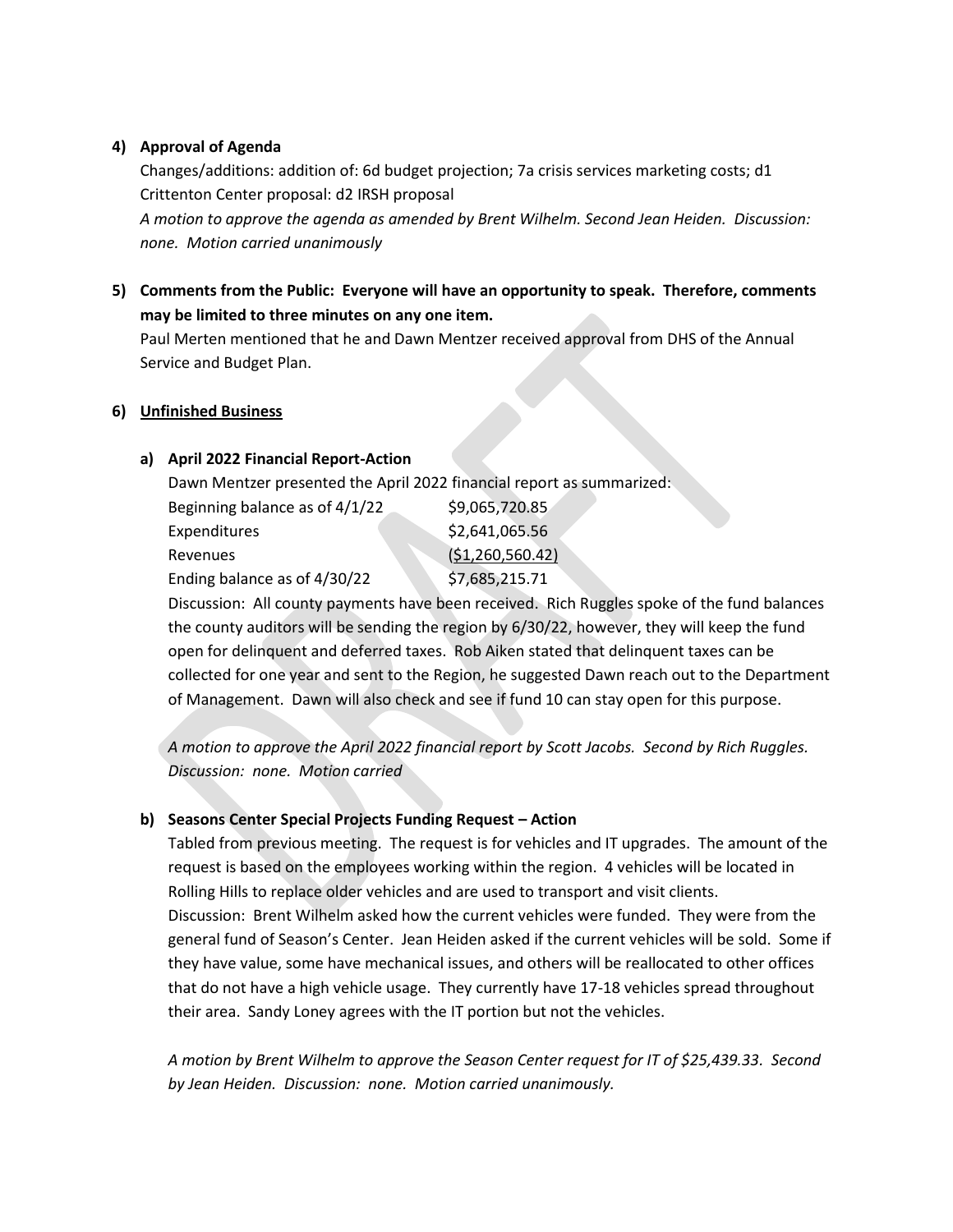*A motion by Brent Wilhelm to deny the Seasons Center request for vehicles of \$100,000. Second by Rich Ruggles. Discussion: none. Motion carried unanimously.*

### **c) MOU/Revised 28E/Bylaws-Action**

Gary Jones discussed the changes to the MOU since the last meeting: any employee of a county will be supervised by the CEO and any disciplinary action would be done in conjunction with the CEO and the county. If an employee is not needed by the region the county has the option to employ them in another capacity. Also, if an employee resides outside of the region a county close in proximity can employ them, Gary needs input. Sandy Loney would like the county the person would be working in to be the employer of record. Gary responded that employee may be moved to cover another county so at that time would the employer of record change? Jeremy Taylor would like to look at the persons residency and the closest county in the region be the employer of record. Scott Jacobs asked if the CEO and or board should be able to terminate an employee contract and then the county would have to decide to maintain that employee or not. Dawn Mentzer and Gary Jones agree that the region has the luxury to terminate at any time. Paul Merten asked if the MOU has to be unanimous or the majority of the board. Gary Jones believes it would be a majority vote of the governance board. Jean Heiden asked if the 28E would remain as is…Dawn replied there is a change concerning the division of assets if sold. If a county does not sign the MOU and insists on a 28E Gary suggests an addendum to the 28E. An addendum to the 28E would have to be signed by all counties. Rich Ruggles asked if the MOU passes, would a descending county be exempt from litigation. As for bylaws, Gary does not think we need a separate document as the 28E agreement is the structure of the organization and contains everything we need to conduct business. Jean Heiden asked if the MOU will be referenced in the 28E. Gary said the MOU would be referenced in meeting minutes to show it's existence. Otherwise, it can be done as the addendum to the 28E and all counties would need to vote on it. An MOU can be referenced in the 28E. Jean asked why it cannot be in the 28E, the board is concerned that not all counties will agree. If a county does not agree to the MOU they can still be an employer of record. Paul Merten asked if the MOU could be for one year and if the employees become regional vs. county, then the MOU is not needed.

*The consensus of the board is that bylaws are not needed. The 28E section 3.4 changes assets if sold has been updated the board would like it in the 28E rather than an addendum and add a link to the MOU.* 

*Tabled until next meeting.*

#### d) **Budget Projection:**

Dawn Mentzer went over the budget projection through FY 2025. We are above the fund balance limit set by the state. \$2,840,000 is where we need to be in a fund balance and we are way over that. Dawn figured out the state payment reductions for FY23 due to overage in the fund balance, we will get down to the 5% (FY25) fund balance very quickly. The more we have in the fund balance the less we get from the State (withheld from  $3<sup>rd</sup>$  and  $4<sup>th</sup>$  quarter payments). We can't spend the money down just to spend it. Dawn asked Rob Aiken if we could encumber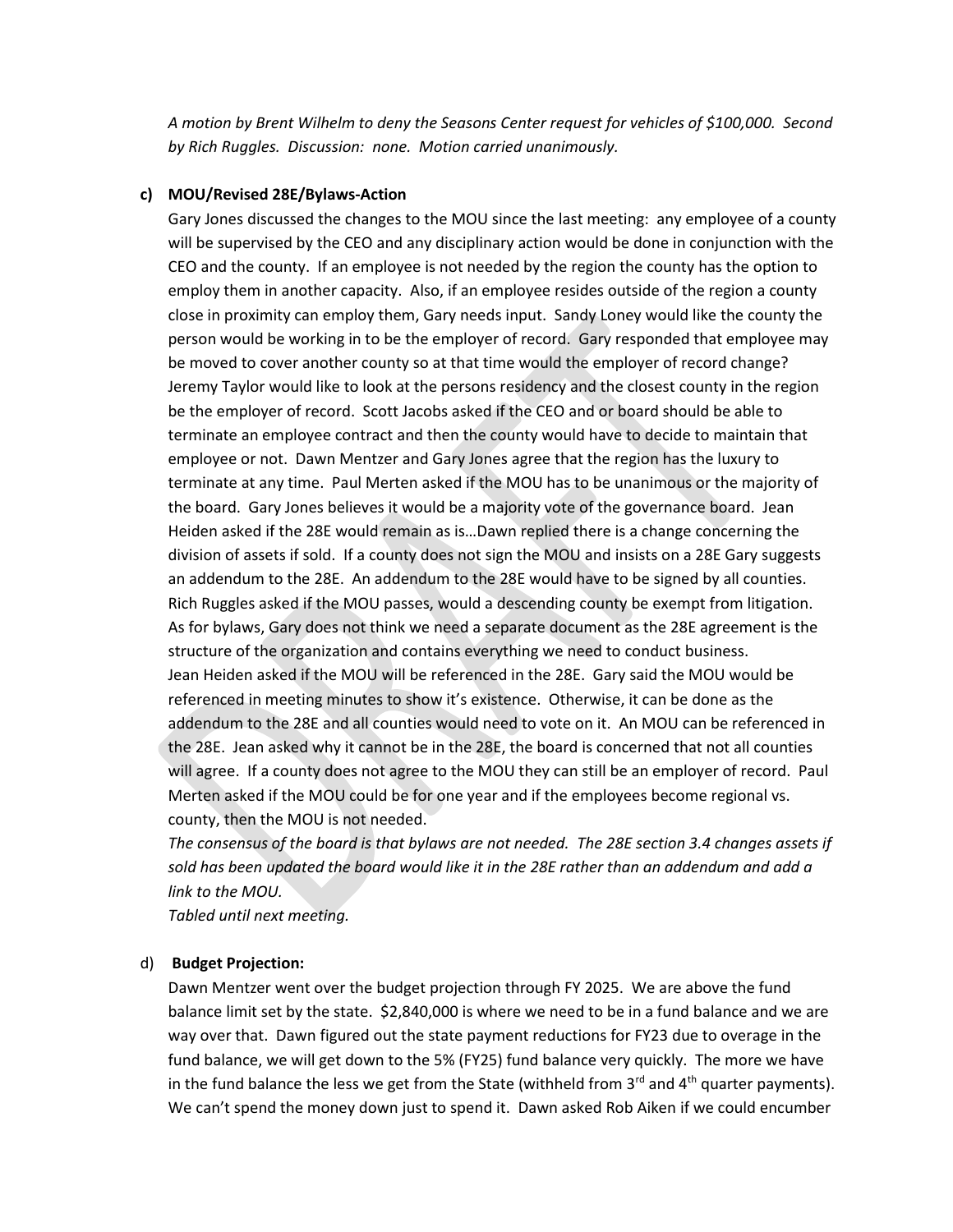funds for core services. Rob said yes, but not for general operational services, it can be for core services contracts that span fiscal years. The access center can be encumbered if a contract is in place. Rob would like to look at the access center contract to see if it would meet the criteria to encumber the funds.

#### **7) New Business**

### **a) Crisis Services Presentation, Nicolle Eaton, SMHC and Melissa Drey, PAMHC**

Nicole Eaton and Melissa Drey gave an overview of core services that are provided and those that are coming. They outlined the services, staffing needed for each, as well as the amount of coverage (beds and capacity).

Marketing: Siouxland Mental Health and Plains Area Mental Health are requesting \$26,025 for marketing materials as well as print, radio and TV ads throughout the 10 counties. Rich Ruggles asked if it will be on the Rolling Hills website, yes it will be. Jean Heiden asked if they are using a marketing group. They are going off past marketing experiences.

*A motion to approve the request of SMHC & PAMHC for marketing cost of \$26,035 by Jean Heiden. Second by Rich Ruggles. Discussion: none. Motion carried unanimously.*

#### **b) FY'23 Contracts**

#### **\*Imagine the Possibilities**

\$8.00 for 15-minute unit for drive time for SCL, this is a correction in the contract **\*Shesler Hall** No changes

## **\*Howard Center**

No changes

#### **\*Sanford Center**

No changes

#### **\*The ARC of Woodbury County**

- No changes
- **\*MidStep Services**

## No changes

#### **\*Center for Siouxland**

No changes

## **\*Cherokee Regional Medical Center**

No changes

#### **\*Stewart Memorial Hospital**

No changes

#### **\*Pocahontas Community Hospital**

No changes

#### **\*Plains Area Mental Health Center**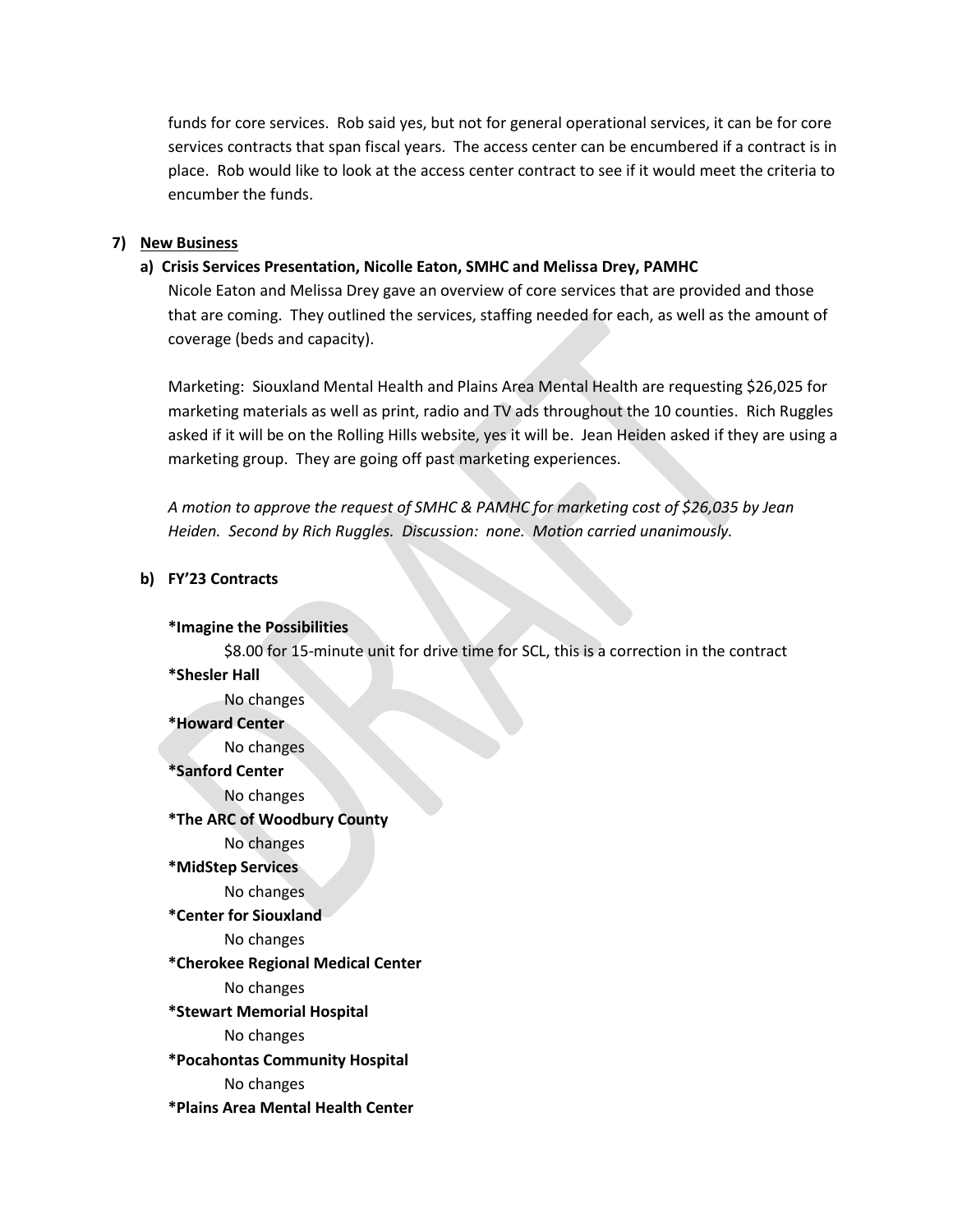### Already agreed on.

*A motion to approve and the chair to sign contracts for FY 23 with, Imagine the Possibilities, Shesler Hall, Howard Center, Sanford Center, The ARC of Woodbury County, MidStep Services, Center for Siouxland, Cherokee Regional Medical Center, Stewart Memorial Hospital, Pocahontas Community Hospital, Plains Area Mental Health Center by Clarence Siepker. Second by Brent Wilhelm. Discussion: none. Motion carried*

## **c) Evidenced Based Practice/Data Analytics Wage Discussion**

Dawn Mentzer discussed the two items and the work that is over and above the coordinators normal work. Paul Merten discussed a one-time bonus vs ongoing adjustment. Alison Hauser reports that data analytics will be ongoing and the EBP's will more than likely continue. This item was tabled until the June meeting.

### **d) Siouxland Mental Health Center Funding Request**

The request is for IT enhancements, safety items, door locks, shatterproof glass and so forth. The total asking is \$83,126.33. Dawn Mentzer asked if any of this is duplicated from the CARES dollars already funded. Joel Petersen said that these are new and came from active shooter training that was held recently.

A motion to approve the Siouxland Mental Health Center request of \$83,126.33 by Scott Jacobs. Second by Brent Wilhelm. Discussion: none. Motion carried unanimously.

## **i. Crittenton Center Request**

A request of \$41,745.00 was submitted for a group therapy room. Kim Scorza went over the proposal. Sioux Rivers Region approved the same amount for the girls side (boys and girls cannot comingle), and a request for a different room was submitted to Care Connection Region.

*A motion to approve the request of \$41,745.00 by Rich Ruggles. Second by Jean Heiden. Discussion: none. Motion carried unanimously.* 

#### **ii. IRSH**

Dawn Mentzer went over the request, it is a joint project with Southwest Iowa Region. The regions would like to fund startup funds and once they are going it is a Medicaid funded service. The startup request from Trivium is \$174,073 and it will be split 50/50% with Southwest Iowa Region. The board questioned the line item of a vehicle for \$30,000. Stacy at Trivium is fine with the exclusion of the vehicle. A concern with the 50% cost share with Southwest Iowa and then we commit 50% of a home in their area that could be more than this amount. Dawn Mentzer will have a discussion with Southwest Iowa Region and Trivium to work out the details.